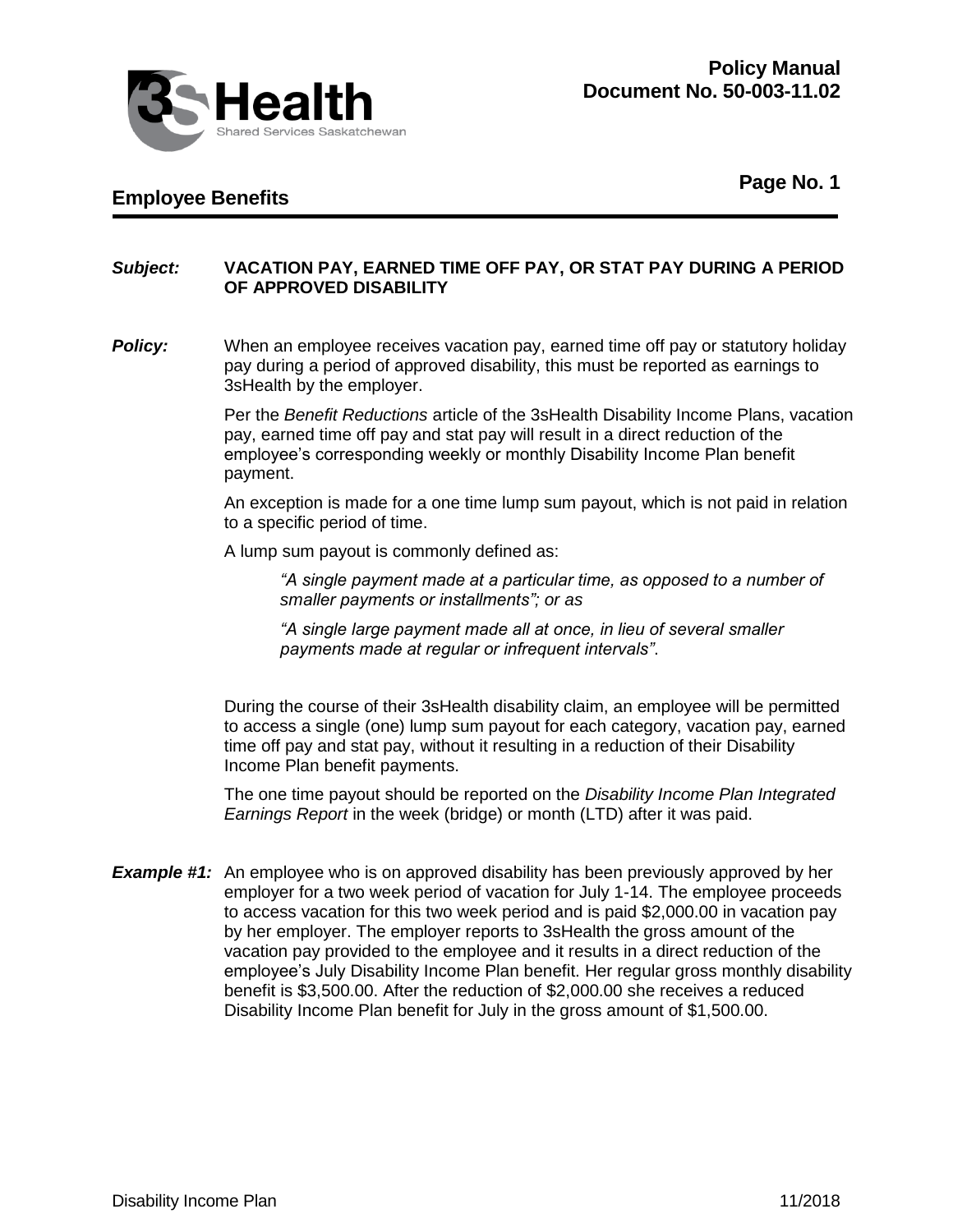

## **Employee Benefits**

**Page No. 2**

- **Example #2:** An employee who is on approved disability has accrued 200 hours of vacation. He requested the vacation to be paid out as a single lump sum payment. This lump sum payment, in the gross amount of \$7,000.00 is paid to the employee on July 14. The employer reports to 3sHealth that this 200 hour, \$7,000.00 lump sum vacation payout occurred and that it was not paid in relation to any specific period of time. As the vacation was paid as a single lump sum and not in relation to a specific time period, it does not result in any reduction of the employee's Disability Income Plan benefit payments and should be reported to 3sHealth as a 1x vacation payout.
- **Example #3:** An employee who is on approved disability has accrued 200 hours of vacation. In discussion with her employer it is determined that the best course of action is for this vacation to be paid out. The employee and employer determine that this will be done in five installments of \$1,400.00 (40 hours of vacation paid with each installment). The installments occur on the  $1<sup>st</sup>$  of the month beginning July 1 and ending on November 1. The employer reports to 3sHealth that a 40 hour, \$1,400.00 vacation payout occurred on July 1 and that it was not paid in relation to any specific period of time. As the vacation was reported as a lump sum paid not in relation to a specific time period, it does not result in any reduction of the employee's Disability Income Plan benefit payments. The subsequent four vacation payouts beginning on August 1 and through November 1 result in a direct reduction of the employee's corresponding monthly Disability Income Plan benefit payments; because the multiple vacation payouts do not fit the description of a lump sum payment.

This same employee asks for a payout of her accrued 75 hours of stat pay in December. The single lump sum payment, in the gross amount of \$1,500 is paid to the employee on Dec 20. The employer reports to 3sHealth that this 75 hour, \$1,500 lump sum stat payout occurred and that it was not paid in relation to any specific period of time. As the stat pay was paid as a single lump sum and not in relation to a specific time period, it does not result in any reduction of the employee's Disability Income Plan benefit payments and should be reported to 3sHealth as a 1x stat payout.

**Example #4:** An employee on an approved disability has accrued 100 hours of earned time off pay. She requests the ETO time to be paid out as a single lump sum payment. This lump sum payment, in the gross amount of \$2,000.00 is paid to the employee on December 20. The employer reports to 3sHealth that this 100 hour, \$2, 000 lump sum ETO payout occurred and that it was not paid in relation to any specific period of time. As the ETO pay was paid as a single lump sum and not in relation to a specific time period, it does not result in any reduction of the employee's Disability Income Plan benefit payments and should not be reported as earnings to 3sHealth.